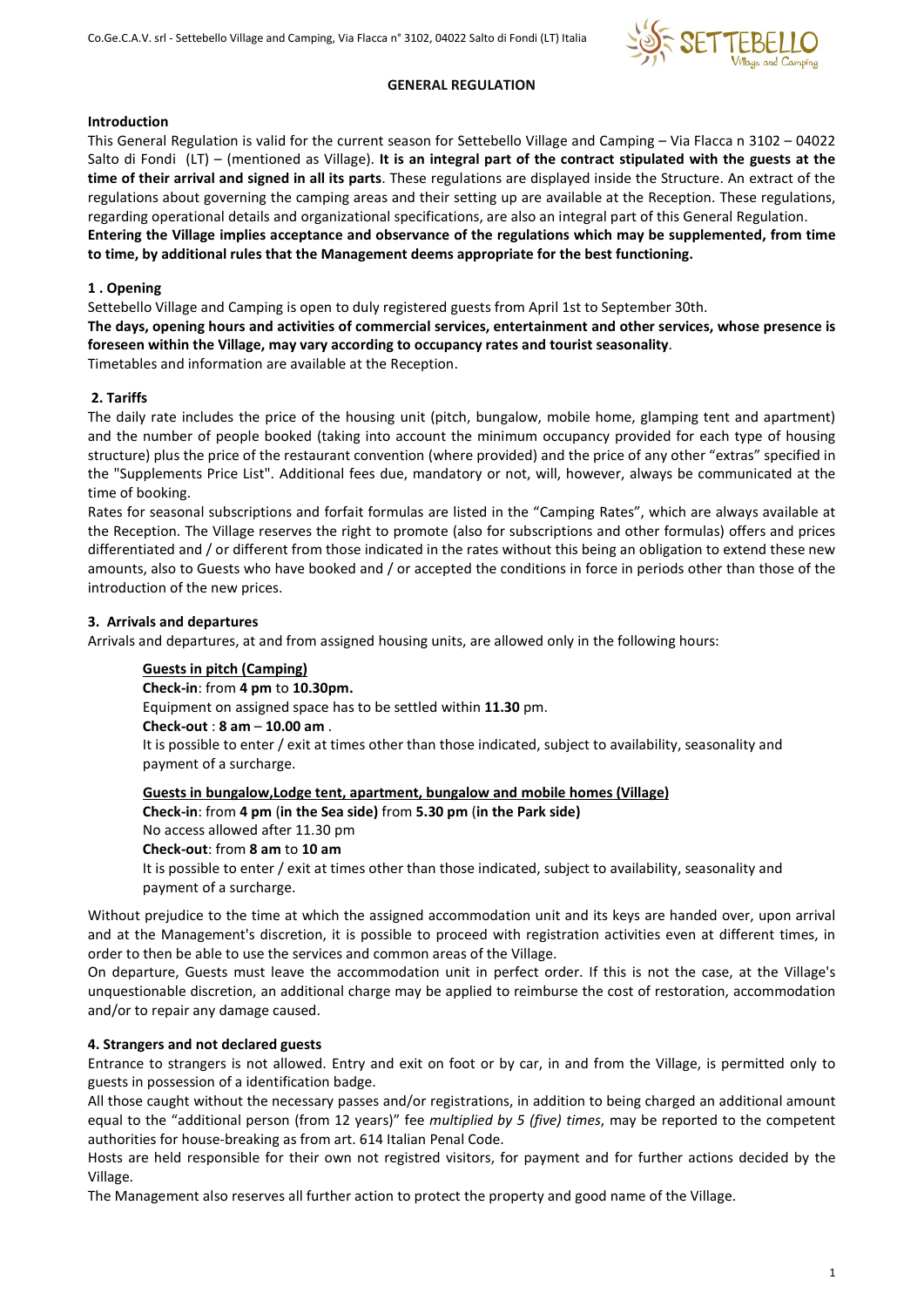

#### 5. Daily Visitors

Guests have to declare at the Reception their visitors, even if for short time, before entering. The camping keeps right to accept or not daily visitors, if within the authorized maximum number of presences inside the Village and moreover after check of granting host.

The visitor must show an identification document and has to leave the Village within 11pm, after that time the "additional person (from 12 year)" fee will be applied according to the structure occupied by the host. During the stay visitors must respect conditions and rules of the Village. Hosts are totally responsible for damages caused by own visitors.

The visitor, and in his absence the host, have to pay the "Visitors rate" as set out in the "Supplements Price List ". For the 2022 season, temporary daily guests and in any case non-overnight guests will be admitted to the Structure only if the sanitary conditions allow it and in any case at the discretion of the Village.

#### 6. Payment.

The balance of the reservation must be paid on arrival. Only any extra can be paid on departure.

For the payment of the seasonal subcription and/or forfait formulas, please refer to the "Pitch Subscription Booking" Contract concluded at the time of booking, no exceptions will be possible.

The late payment of the full or partial sum will be increased by 10% on the overdue amount and related administrative costs.

Are allowed payments by credit and debit cards (check the circuits allowed at the Reception), bank transfers and cash (according to the maximum amounts provided for by the laws in force at the time of payment).

#### 7. Cash desk time

Payments can be made at the cash desk at the following times:

from 10:00 am to 1:00 pm and from 4:00 pm to 7:00 pm and can be made in cash or with accepted credit cards.

At the time of departure it is necessary to show and return the car pass and any identification badge issued on arrival.

#### 8. Bookings

Reservations are confirmed after payment of the security deposit (caparra confirmatoria) only, established by the Village according to the service requested, within and no later than 3 days from the date of the option. Reservations must in any case be regularised on arrival. Reservations cannot be transferred to third parties without the Village's authorisation. The amount due for the entire booked period shall also be paid in the event of late arrivals, interruptions or early departures for any reason whatsoever. If the booked accommodation unit is not occupied by 2.00 p.m. on the day following the expected arrival date, the Village reserves the right to re-rent it.

### 9. Renounces

In case of renunciation of the booked stay with list rates (or "standard rates" found on the website online booking system), the Guest will be entitled to a refund, in the following percentages, of the deposit / deposit paid:

 • 80% of the deposit paid if the cancellation is notified to the Management at least 30 days before the start date of the stay;

 • 20% of the deposit paid if the cancellation is notified to the Management within 15 days before the start date of the stay.

The percentages of the remaining shares will be retained by the Village as a penalty for administrative expenses and as partial adjustment of the damages suffered;

 • no reimbursement will be provided in case of cancellation within 14 days prior to the start date of the stay or in case of no-show.

No refund can be recognized for bookings of stays on offer with prepaid rates / deposit / deposit (unless otherwise indicated at the time of booking).

### 10. Thefts, accidents and damages

The village declines all responsibility for theft, accidents or damage to property, equipment and persons in the absence of direct responsibility such as vandalism, weather conditions such as thunderstorms and hailstorms, falling trees, branches or pine cones, diseases, including those to the plants, epidemics, fires, other causes of force majeure, etc. It is advisable to take out insurance in advance for the values, equipment and risks of the Village.

### 11. Theft, accidents and damage to motorcycles and cars

The areas used for stopping and parking motorcycles, cars and other vehicles are not guarded and we decline all responsibility for theft, damage, malicious acts and / or accidents, in any case, occurring to the vehicles in the absence of direct responsibility of the Structure. It is advisable to take out specific insurance in advance.

### 12. Personal effects

The Village declines all responsibility in the event of loss, theft, damage caused by force majeure, calamity and disorder relating to personal effects, money, valuables, etc. It is advisable to pay attention to personal effects and to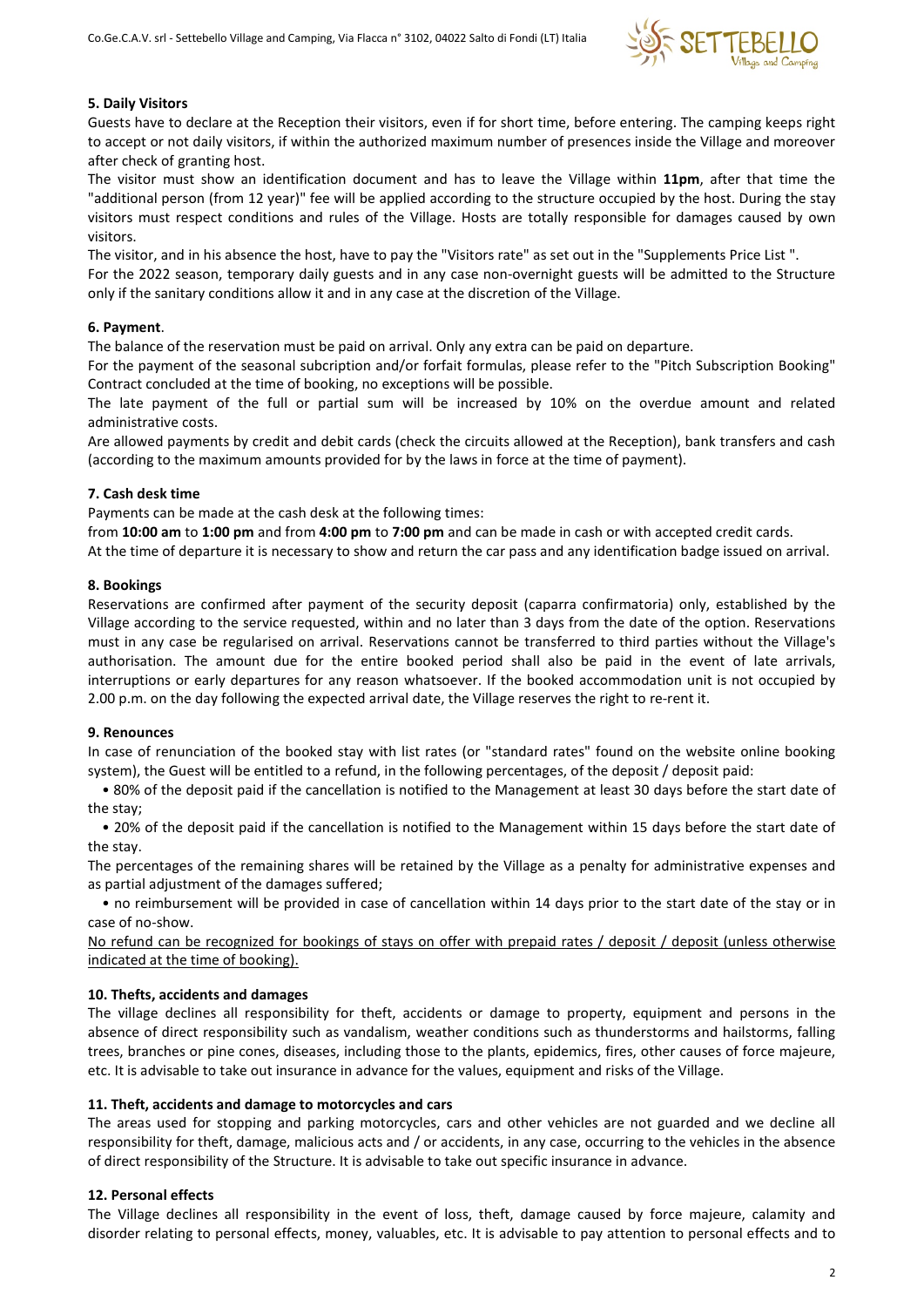

take the necessary precautions. Money and valuables should not be left unattended inside the housing units; furthermore, it is advisable not to leave valuables such as cameras, telephones, bags, tablets, PCs, etc. in the car.

#### 13. Entrance to the Village

During the opening season of the Village, from April 1st to September 30th, the entrance gate is continuously open to allow access to the parking area (in the Park side) at any time; while the circulation of the car in and out to reach their own structures or pitches as well as at the reserved parking area on the sea side may take place from 8 a.m. to 2 p.m. and from 4 p.m. to 11.30 p.m. only.

#### 14.Registration form car pass identification badge

At the registration, the personal identification badge and the car pass will be given, both of which are nontransferable and necessary to be able to access and circulate within the Village; a deposit is required for the badge which will be returned at the end of the stay and on delivery of the same.

The badge must be worn during the entire period of stay, it will be shown at the entrance and at the request of our staff also during checks at the structures, commercial activities and housing units for the necessary verification of registered persons. In case of people caught inside the Village without the identification and registration badge or in any case unauthorized, an amount will be charged as defined in the aforementioned point "Strangers and Unregistered Guests". Please check that the data shown in the acceptance document are correct, that they correspond to the type of accommodation unit and the number of people for whom the registration has been made.

#### 15. Bungalow , Lodge tent, Mobile Homes and Apartment rental

The assignment of the units is established directly by the Reception staff. The structure, depending on the type booked, may be available to the Guest starting from 4pm or 5.30pm (even if the check-in operations take place at different times) on the day of arrival and must be left free within 10 on the day of departure. In case of availability of the accommodation, according to the Reception and the tourist season, use may be allowed before 4.00pm. The maximum capacity of people - adults, children and infants - inside the housing unit is given by the number of beds inside it. Any variation regarding the number of people can only take place following registration at the Reception. On arrival, the Guest must pay a deposit (as required by the Supplements Price List) from which the amount will be deducted in the event of damage to the housing unit, equipment and objects contained therein. Please also refer to the information documents contained inside the accommodation. It is not allowed to take over the units of third parties to replace those who have signed the booking contract.

### 16. Pitch rental

The pitch is assigned by the Reception staff, taking into account the length of the overnight stay and the type of equipment. The equipment can only be placed in the area of the assigned pitch, marked with a letter and number. Access to the pitch is allowed from 4:00 pm (even if the check-in operations take place at different times) on the day of arrival and must be free within 10 am on the day of departure.

In case of availability of the pitch, according to the Village and the tourist season, access can take place before 4 pm. The Village reserves the right to allow the installation of more tents on pitches intended for caravans or campers however, applying the full rate for each tent. Any change of location must be authorized by the Reception staff as well as any change in the number of people (both members of the group and any guests) which must be registered in advance at the entrance. If the pitch has not natural shade, the Village will ensure coverage, by means of a shading cloth, for a maximum of 30 (thirty) square meters. Any additions of shading cloth can be made, subject to authorization, directly from the Village and a must be paid by Guest. All installations the equipment (caravans, campers and tents) must comply with the Regional Regulations, available at the Reception.

The entry of external companies, appointed by the Guests to provide for the installations granted, must be authorized by the Reception staff and must have professional qualifications, in the absence of which no work and / or service can be carried out. The Village reserves the right to remove any installations that do not comply with the regulations and laws in force that regulate the sector and fall within the scope of the Penal Code and related offenses.

Presences other than the names declared at the time of signing the booking contract (including those in seasonal subscription / forfait formula), will have to pay the regular stay fee as per the current price list. No substitutions of names are allowed.

### 17.Minimum stay

For the opening period, the housing units may provide for a minimum period of stay established by the Village and, in any case, communicated at the time of the booking request or acceptance.

### 18.Use of cars and other means of transport

For the safety, security and peace of all - Guests and staff -, cars, motorbikes and vans may only circulate inside the Village only and exclusively on arrival to allow the baggage and luggage to the housing unit, the release of caravans in the designated areas and the erection of tents. Cars may not be parked in the pitch areas, at the shops and restaurant or in the nearby of the assigned accommodation units, but must be driven to the appropriate parking areas on the Park side or in the areas located in the Mare area (if they have a reserved parking space); otherwise, costs equal to the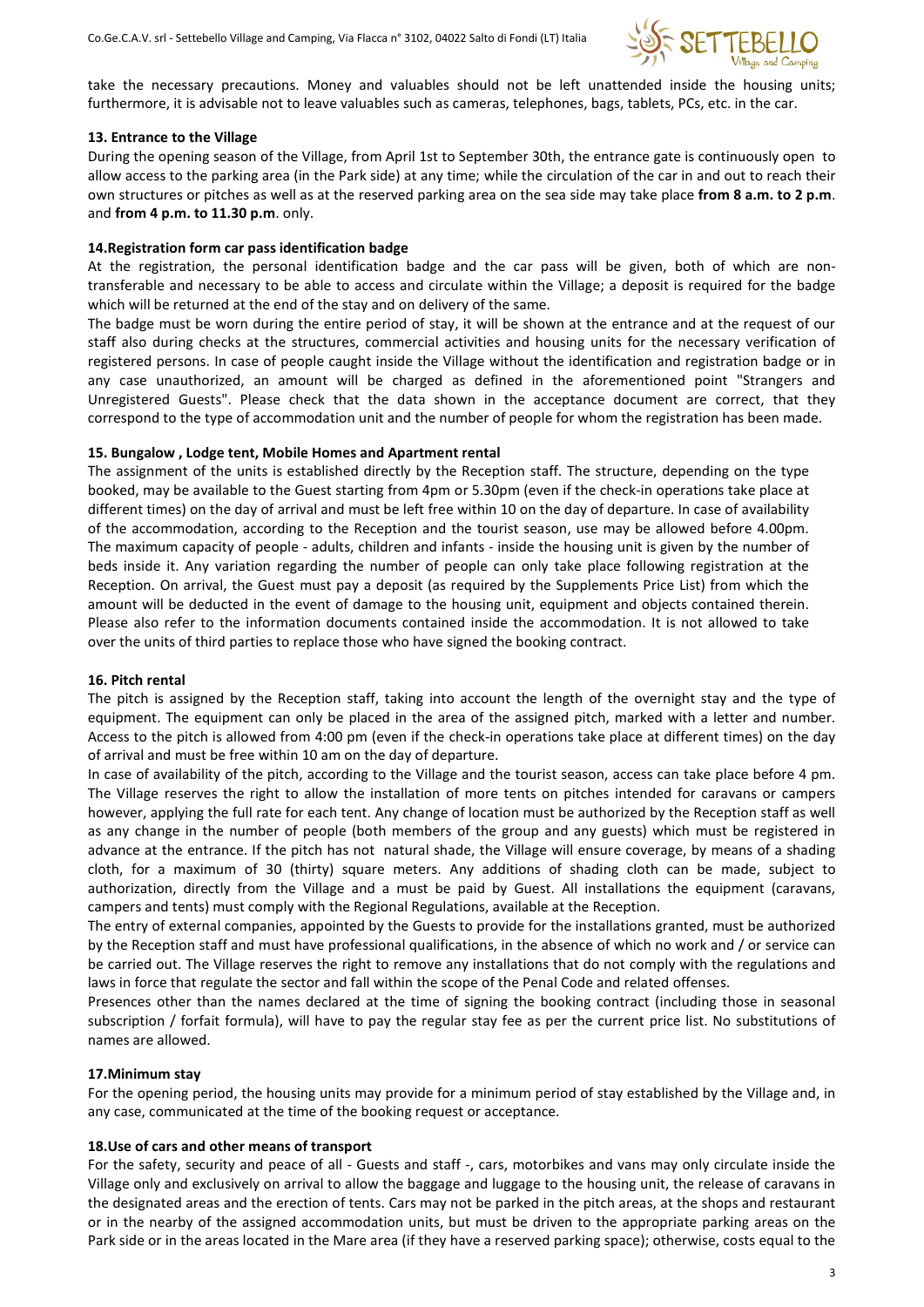

daily rate for the pitch or accommodation unit occupied may be charged. Should it be indispensable to drive along the Village's internal roads, it is mandatory to keep a walking pace and never exceed 10 km per hour.

### 19. Bicycles and quiet

The circulation of bicycles inside the Village must take place at a moderate pace, respecting pedestrians and the afternoon and night rest times as better specified in the following point. Outside the permitted hours, circulation with motor vehicles is permitted only by the staff in charge. The staff of the Village can proceed to stop the vehicles by not assuming the responsibilities of custody; the Village also reserves the right to take any other action, including the removal of the guest

#### 20. Rest

Guests are required to respect the following rest times:

- afternoon hours: from 2pm to 4pm
- night time: from 12am to 7am (except for shows and / or entertainment activities).

During the hours of rest, silence and respect for the peace of others must be observed, both in the Village and on the seafront and on the beach. It is not allowed to use cars and / or motorcycles departing from the Village and the circulation of bicycles is allowed until 10.30 pm. Only where necessary, is allowed the circulation of the facility's service vehicles.

### 21. Children

Children up to 3 years of age (infant) are exempt from payment but counted in the number of the family unit. In the catering services (Breakfast, Half Board and Full Board), infants (up to 3 years) are not included in the total amount of the reservation and will pay directly to the bar / restaurant what they eat according to the chosen menu. Children between 4 and 11 years of age will pay according to the "additional child (4 -11 years)" rate indicated in the Supplements Price List if they exceed the basic number of occupancy provided for by the type of accommodation chosen.

Children over 12 years of age will pay according to the "additional person (from 12 years)" rates indicated in the Supplements Price List if they exceed the basic number of occupancy provided for by the type of accommodation chosen. Children up to 6 years of age must be accompanied to the toilets or showers. The cleaning staff of the services is authorized to remove children who are not accompanied.

Adults are directly responsible for the behavior of their children. Care must be taken so that their liveliness does not disturb the other Guests. In particular, parents are requested to ensure that their children respect the hours of silence and avoid the use of bicycles during rest hours.

### 22. Pets

Small / medium-sized pets (up to a maximum of 10 kg) are allowed only in the pitches, in some types of structures and in the specially dedicated Village areas and, in any case, always with the authorization of the Reception. Pets must remain exclusively within their own housing unit, are not allowed in the common areas and cannot be brought freely on a leash inside the Village. To reach the two areas dedicated to them, one on the sea side and the other on the park side specially set up (also for their needs), some routes have been set up and duly marked. Their needs must always be removed by the owners themselves, otherwise the Village reserves the right to leave for those who do not comply with the above and the specific regulations available at the Reception and delivered at the time of registration.

### 23. Prohibitions and regulations

It is not allowed:

1) let enter guests and unregistered people in the Village;

2) introduce dogs or other domestic animals without authorization from the Management;

3) light fires inside the village and on the beach;

4) carry out fences and boundaries of any kind at the assigned workstations with the exception of authorized flower beds and for which a contribution will be requested;

5) trample the flower beds and damage plants and vegetation;

6) damage Village facilities, services and equipment;

7) make noises and / or cause inconvenience during the afternoon rest time (from 2.00 pm to 4.00 pm) and during the night rest hours (from 12.00 am to 7.00 am);

8) wash cars, campers, caravans and verandas in the camping areas;

9) dry the clothes by spreading them with wires or leaving clothes hangers outside own stand;

10) install shades and / or horizontal and vertical screens of any kind;

11) riding bicycles, tricycles, quadricycles, scooters, overboards, etc., whether electric or motorised and/or with pedal assistance;

12) install antennas and other electrical equipment unless previously authorized.

Please also refer to the specific decor and behavior Faita Lazio Regulation available at the Reception.